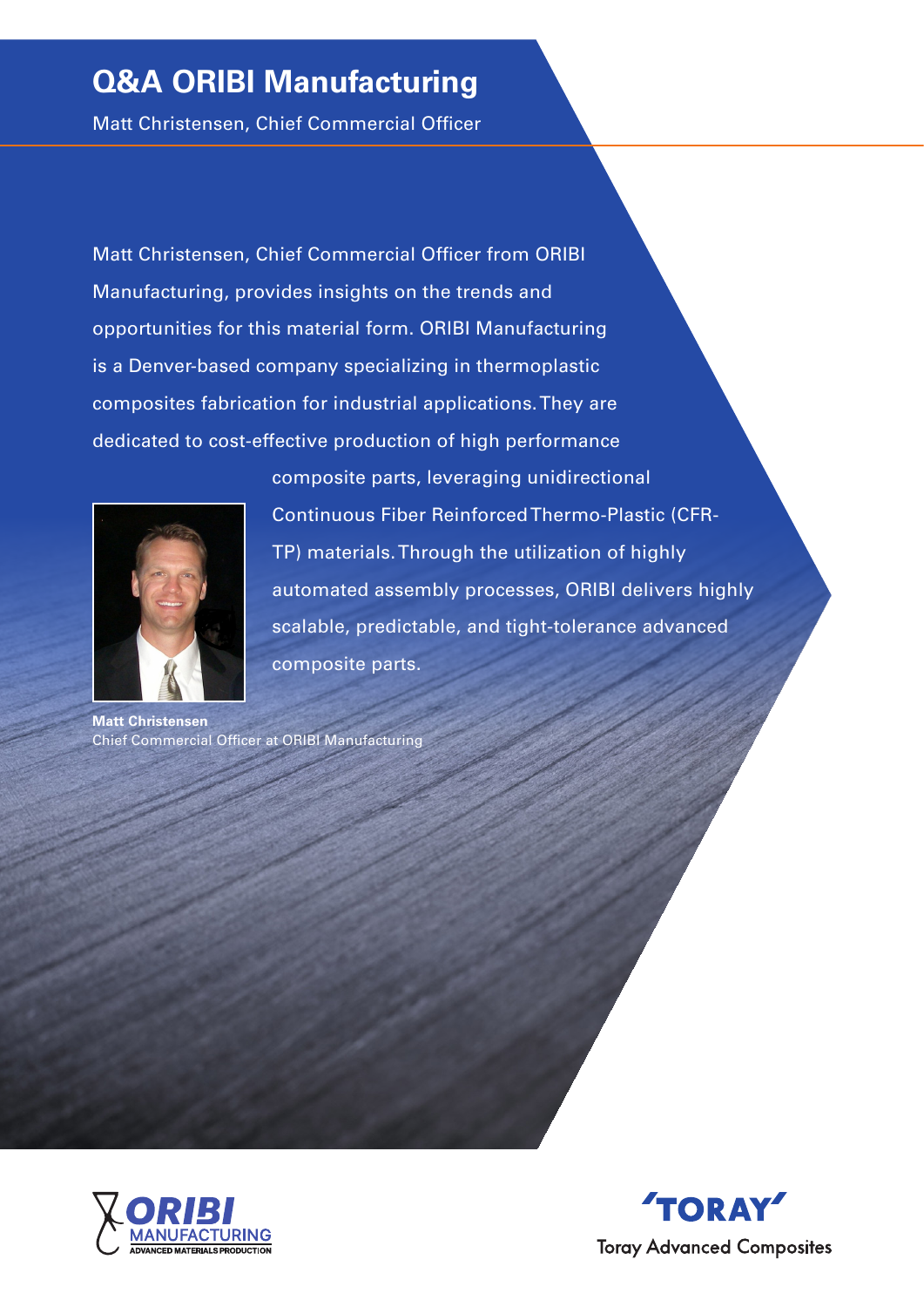# **Q&A ORIBI Manufacturing**

## Matt Christensen, Chief Commercial Officer

**Matt, one of the things we find is that companies such as ORIBI fill an important gap between a design engineer wanting to use thermoplastics and a materials supplier like Toray Advanced Composites**

### **Q1:** How long has ORIBI been manufacturing thermoplastic parts?

**A1:** ORIBI started back in 2009 with the primary goal of bringing composite manufacturing to a higher level of throughput and consistency than had been achieved to that point. Jack Wilfley, founder of ORIBI, worked with FiberForge in the past and helped them bring their automated composite manufacturing technology to market. He has deep roots within the manufacturing sector (fifth-generation Wilfley Pumps), and a strong passion for advanced composites, so he started making composite parts using the FiberForge system. Almost 10 years later, we still use those foundational elements within several of our processes and have developed proprietary systems to make parts even better, faster, and at a much lower cost.

### **Q2:** What are the key processes used by ORIBI to produce advanced thermoplastic composite parts?

**A2:** Throughout our entire manufacturing process, we keep a close eye on potential continuous-flow bottlenecks that may occur while making each part. The key for us is to drive efficiency within each step, so we can capture product programs that require extremely fast cycle times and consistency, yet keep overhead costs low. Robotics really help us here. Programming, design, and maintenance are all inhouse, so we can keep the product flowing at a high rate.

# Trimmino

**Manufacturing Process** 

### **Q3:** On processing, describe the general process and maybe the fast cycle times thermoplastics offer. How different or alike are the processes from metal stamp forming?

**A3:** The process is most like stamp metal forming, but instead of using sheet metal, we essentially use blanks of uni-directional CFR-TPs. Our process does require a matched-metal two-piece tooling system which we develop and build in-house. Tooling costs vary by size and complexity of the part, but we have a lifetime guarantee on the tool so if a customer wears one out through manufacturing, we will make a replacement at no extra cost. We have some tools that have over 200,000 parts made and are still functioning very well.

### **Q4:** What markets does ORIBI focus on with fabricated thermoplastic composites? Recreational, military, vehicle, automotive?

**A4:** We have just begun to scratch the surface of thermoplastic opportunities within the US. That said, we are very active in the military/law enforcement, sporting goods, automotive, consumer product, and industrial segments. We find each industry is challenged to make products lighter, stronger, tougher, and less expensive, and we are fortunate to see a tremendous amount of return business by helping our customers solve those tough challenges.

### **Q5:** What opportunities does ORIBI see for the future of thermoplastics?

**A5:** In the past, many of our customers came to us trying to solve a specific issue with a previously designed product and found the benefits of thermoplastic composites solved those issues almost like a band-aid. We now see these customers returning to design components with CFR-TP composites from the beginning, and the results often exceed their expectations.